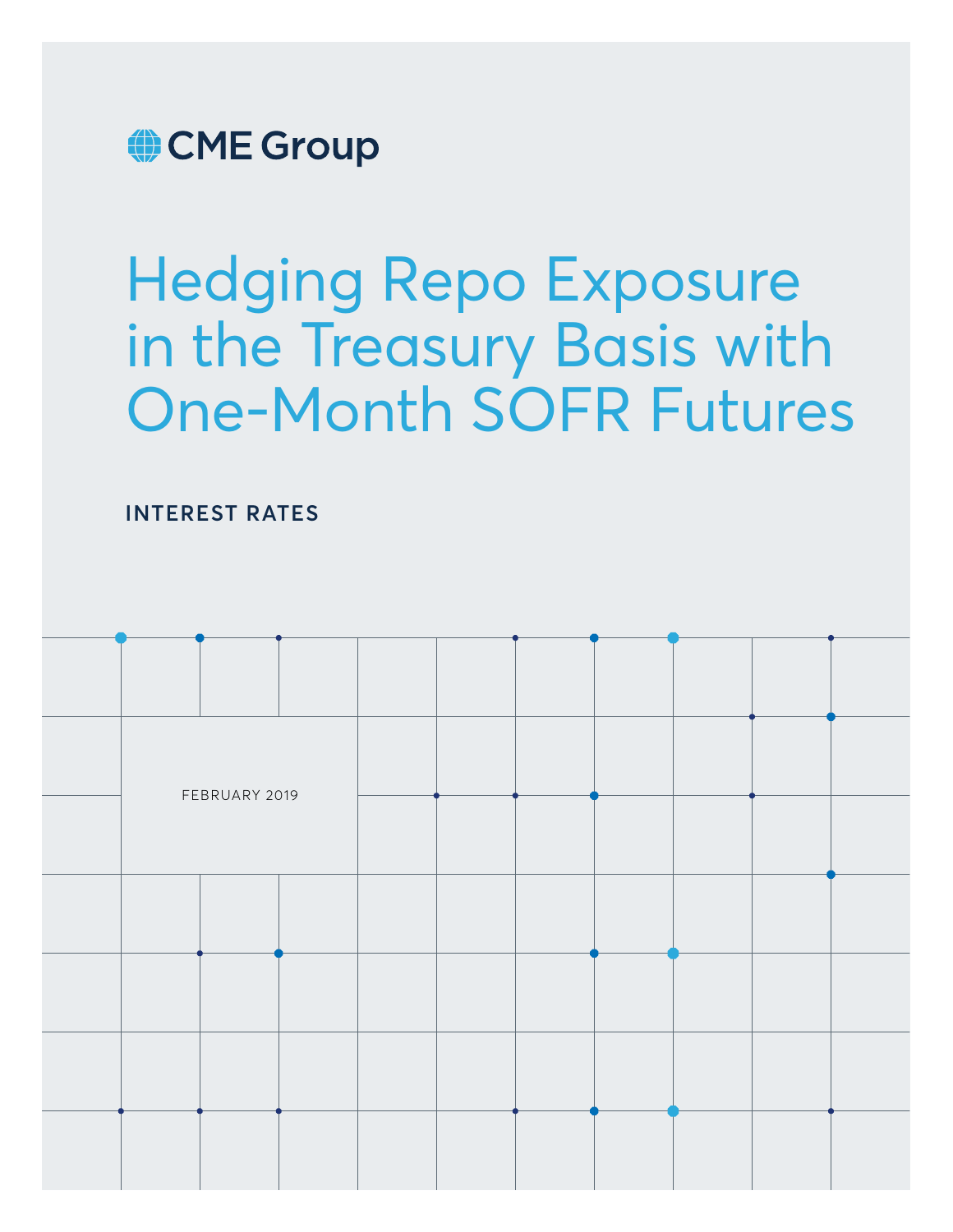A Treasury repurchase agreement ("repo") is a key element of any Treasury cash/futures basis trade. For example, being long a Treasury cash/futures basis position involves a long position in cheapest to deliver (or another note/bond eligible for delivery) Treasury note/bond and a DV01 weighted short position in the futures contract. The long basis typically involves financing ownership of a Treasury note or bond with funds borrowed in the Treasury repo market. For this purpose, the borrowing typically occurs in the overnight bilateral repo market<sup>1</sup>, with the bond or note posted as collateral for the loan.

In the case of a long Treasury basis position, you would pay Treasury repo interest for as long as you hold the basis spread. Conversely, in the case of a short Treasury basis position, you receive Treasury reverse repo interest for as long as you maintain the position. In either case, unexpected shifts in repo rates can significantly impact its profitability.

Bilateral Treasury overnight repo data are a primary input to the Secured Overnight Financing Rate ("SOFR") benchmark, accounting historically for around 55 percent of the trade activity on which the benchmark is based.<sup>2</sup> For this reason, the SOFR benchmark provides a reasonable proxy for your Treasury overnight repo exposure, and CME One-Month SOFR futures offer a good tool for managing this risk.

Suppose that on Sep 28, 2018, you initiate a long cash/futures basis spread in "Classic" 10-Year Treasury Note ("ZN") futures for Dec 2018 delivery ("ZNZ18"). First, you identified the 2-7/8s of July 2025 to be the Treasury note that is cheapest-to-deliver for the ZNZ18 futures. Assume you purchased \$500 million face value of this note for a full price (price + accrued coupon interest) of \$498,125,025. On Oct 1, this purchase settles. You intend to finance it by borrowing funds in repo until Dec 30, the day preceding the ZNZ18 contract's last delivery day, Dec 31.

As a result, you expect to pay Treasury overnight repo from Oct 1 through Dec 30. If you paid SOFR overnight for this time period, you would have paid an annualized rate of 2.241%, which represents the average daily SOFR for this 91 day period. For your \$500 M Treasury cash position, the cost from repo to finance your cash position would have been \$2,821,754, if your overnight repo rate is identical to SOFR.

To hedge this overnight repo exposure, you would've sold similar amounts of October, November and December One-Month SOFR futures. Based upon the timing of your basis trade, your positions result in exposure to the repo rate for 91 days, from Oct 1 through Dec 30. Given the timing of the trade and size of the cash position, you need to sell 302 One-Month SOFR futures distributed across three contract months by number of days to hedge your overnight repo exposure: Oct 102, Nov 100, Dec 100. *(302 contracts = (\$ full price of note\*0.0001\*91/360)/\$41.67 SR1 DV01)*

Assume that you sold each of the Oct, Nov and Dec 2018 One-Month SOFR contracts at their settlement prices on Oct 1. You held the Oct and Nov 2018 One -Month SOFR contracts until their respective final settlement prices. You covered the short Dec 2018 position at the settlement price on Dec 31, the first available trading day following the conclusion of your repo exposure. Because of your futures hedges, you have locked in an average interest rate of 2.246%, nearly identical to the projected rate of 2.241% to finance your position. The average interest rate implied by the final settlement prices of the Oct, Nov and Dec contracts was 2.249%.

 *Note that the lower rate to finance your position and profits from the hedges are attributable to a relatively higher SOFR of 3% on Dec 31 that was reflected in the SR1Z8 prices, but it was not included in the cost of financing the note. Additionally, the short SR1Z8 position benefited from the market expecting SOFR on 12/31 be higher than it was. SR1Z8 settled at 97.6475 on 12/31, and it had a final settlement price of 97.657.*

Please refer to the Exhibit 1 below for the trade details of the One-Month SOFR hedges.

*<sup>1</sup> See, eg, Adam Copeland, Darrell Duffie, Antoine Martin, and Susan McLaughlin, Key Mechanics of the U.S. Tri-Party Repo Market, FRBNY Economic Policy Review, Federal Reserve Bank of New York, November 2012, available at:<https://www.newyorkfed.org/medialibrary/media/research/epr/12v18n3/1210cope.pdf>*

*<sup>2</sup> See, eg, Joshua Frost, Introducing the Secured Overnight Financing Rate (SOFR), Federal Reserve Bank of New York, presentation with underlying data delivered at the Alternative Reference Rates Committee (ARRC) Roundtable held on November 2, 2017, available at: [https://www.newyorkfed.org/newsevents/speeches/2017/fro171108](https://www.newyorkfed.org/newsevents/speeches/2017/fro171108 )*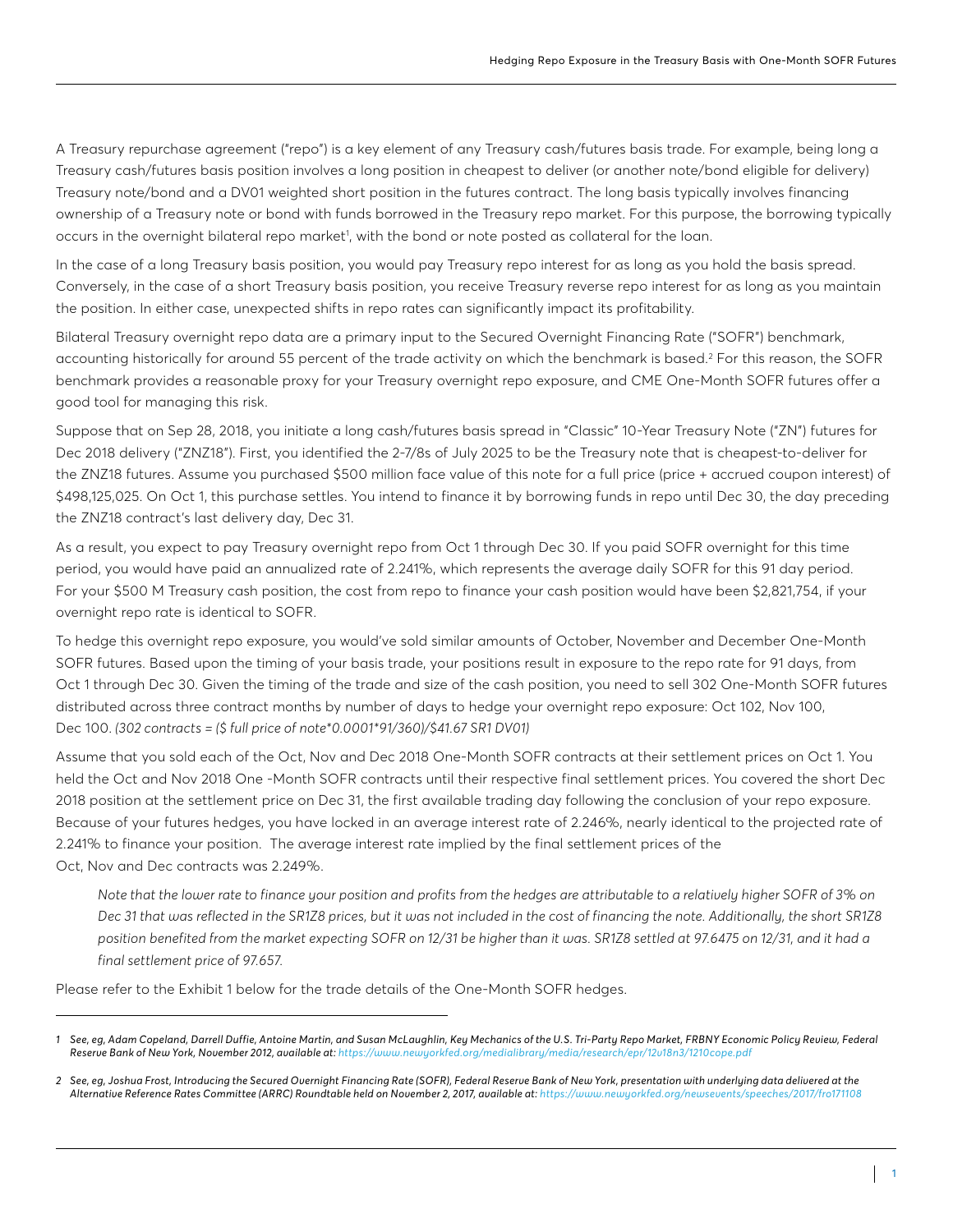|               | SR <sub>1</sub> V <sub>8</sub> |       |              | SR <sub>1</sub> X <sub>8</sub> |       |              | <b>SR1Z8</b> |       |              | Average      |       |
|---------------|--------------------------------|-------|--------------|--------------------------------|-------|--------------|--------------|-------|--------------|--------------|-------|
| <b>Date</b>   | <b>Price</b>                   | Yield | <b>Trade</b> | <b>Price</b>                   | Yield | <b>Trade</b> | <b>Price</b> | Yield | <b>Trade</b> | <b>Price</b> | Yield |
| $01 - Oct-18$ | 97.7975                        | 2.203 | $-102$       | 97.775                         | 2.225 | $-100$       | 97.69        | 2.31  | $-100$       | 97.754       | 2.246 |
| 01-Nov-18     | 97.818                         | 2.182 | Settle       |                                |       |              |              |       |              |              |       |
| 03-Dec-18     |                                |       |              | 97.778                         | 2.222 | Settle       |              |       |              |              |       |
| 31-Dec-18     |                                |       |              |                                |       |              | 97.6475      | 2.353 | 100          |              |       |
| Profit/Loss   | $-$ \$8,713.20                 |       |              | $-51,250.10$                   |       |              | \$17,709.75  |       |              |              |       |

### **Exhibit 1: One-Month SOFR Hedges: Oct, Nov and Dec 2018 Contracts**

As demonstrated in Exhibit 2 below, the net result of this hedging strategy would have produced a gain of \$7,746, largely due to a gain of \$17,709 in the Dec (SR1Z8) contract, which more than offset losses in the Oct (SR1V8) and the Nov (SR1X8) contracts of \$8,713 and \$1,250, respectively.

# **Exhibit 2: Profit/Loss from One-Month SOFR Hedges**

**302 Contracts: Oct (102), Nov (100), Dec (100) from 1 Oct 18**



The net profit/loss of the hedged positions was small relative to the cost of financing because repo rates were relatively steady. Nevertheless, Treasury repo rates can change unexpectedly due to changes in factors that influence them such as monetary policy and bill issuance. Repo hedgers are encouraged to be mindful of these risks when establishing a hedging strategy.

For example, consider the potential scenario of a surprise tightening of monetary policy. Suppose the Federal Open Market Committee (FOMC) provided an inter-meeting rate hike on Nov 16 by increasing the target range for the effective federal funds rate (EFFR) from 2.25/2.50 to 2.50/2.75. Given the stable spreads between EFFR and SOFR, it is reasonable to assume daily SOFR would be 25 basis points higher for the rest of the applicable dates, Nov 16-Dec 30. In this case, the daily SOFR for Oct 1-Dec 30 is projected to be 2.365%, 12.4 basis points higher than the observed annualized rate for this period. As a result, your expected cost of financing is \$2,977,888, an increase of more than \$156,000. Your futures hedges would have produced a net gain of more than \$164,000, which would fully compensate the higher cost of financing due to the rate hike.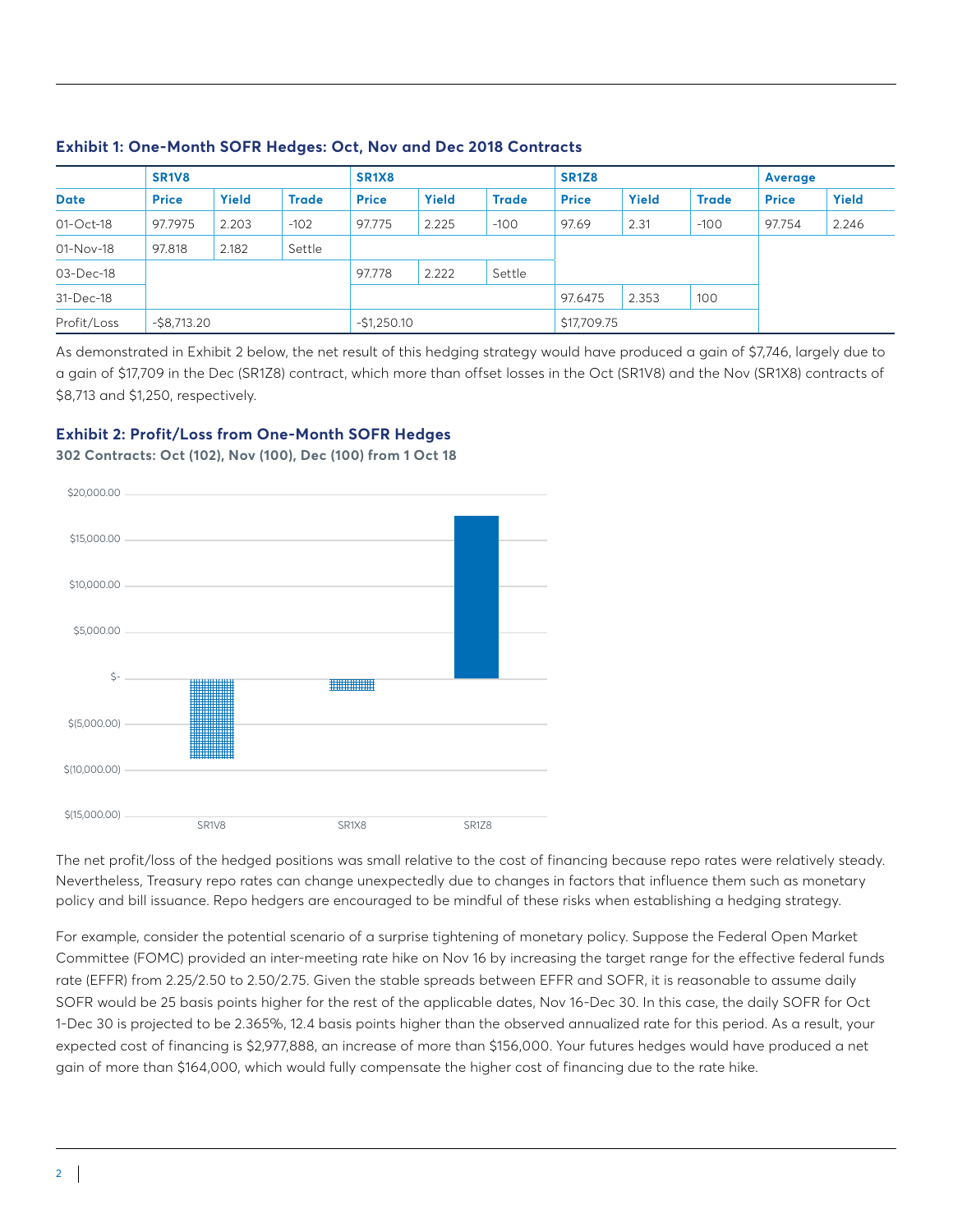The implied repo rate for a Treasury bond or note future is defined as the rate of return to buying the note or bond and fulfilling futures delivery with it. The bond or note with the highest implied repo rate is typically the cheapest-to-deliver. The implied repo rates are generally consistent with other short-term interest rates. The note in our basis example, the 2-7/8s of July 2025, had the highest implied repo rate, and it was cheapest-to-deliver. Exhibit 3 below shows how the implied repo of this note compared to the implied interest rate of the One-Month SOFR futures hedges, which represents the average daily interest rate of each of the SOFR contract months. The interest rates implied by the final settlement prices were applied to dates that followed the respective settlement dates for the Oct and Nov 2018 contracts.

#### **Exhibit 3: Comparison of Daily Rates, 1 Oct- 17 Dec 2018**

**Implied Repo for Dec 2018 10-Yr Note Cash (2-7/8s of Jul 25)/Futures Basis (Dark Blue) Implied Rates of One-Month SOFR Hedges (Light Blue)**



*Source: Bloomberg*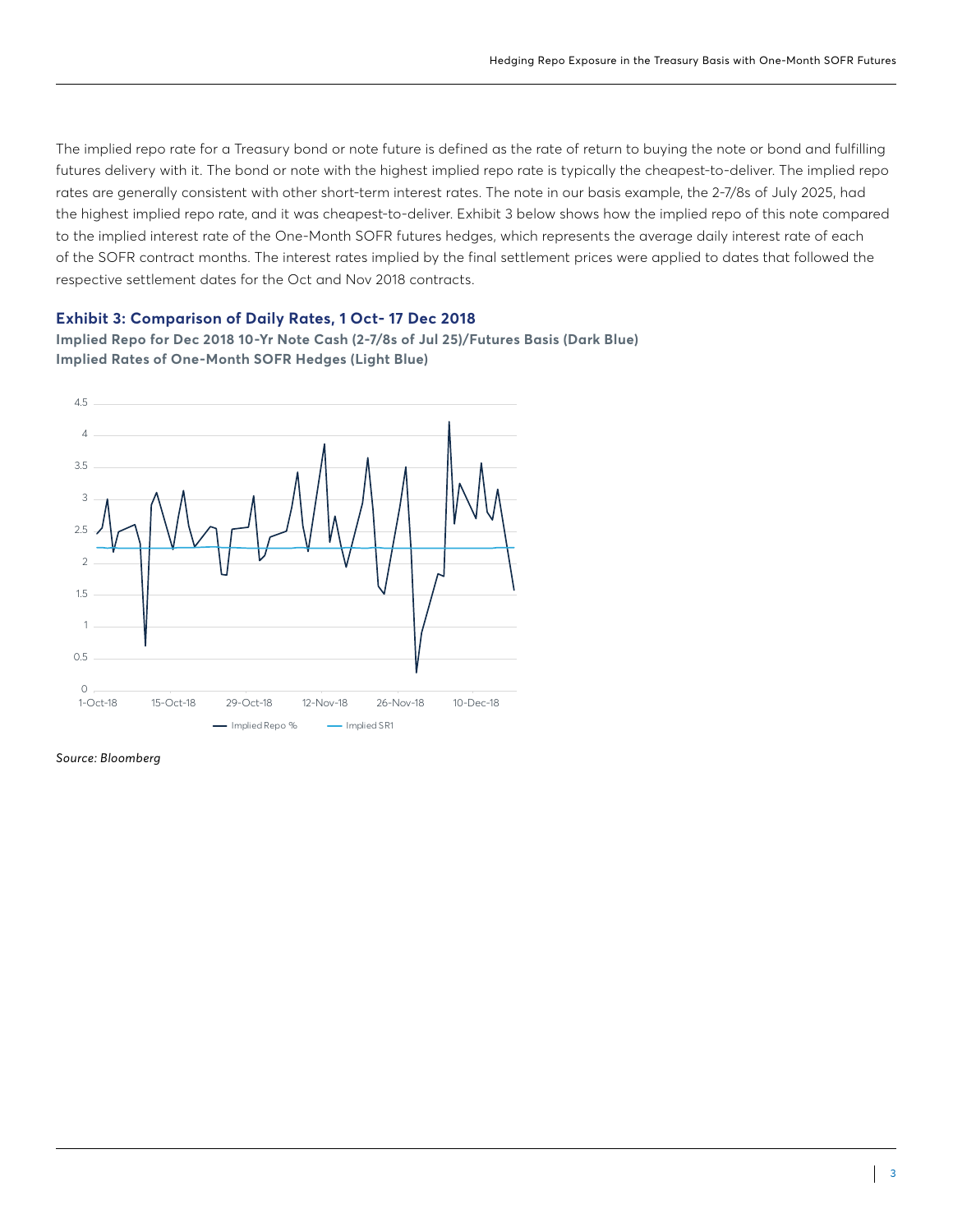# **One-Month SOFR Futures Contract Terms**

The structure of the One-Month SOFR ("SER") futures contract, summarized in Exhibit 4, resembles the exchange's 30-Day Federal Funds ("FF") futures in nearly all respects.

## **Exhibit 4 – CME One-Month SOFR Futures Contract Specifications**

| <b>Trading Unit</b>             | Average daily SOFR interest during futures contract Delivery Month, such that each basis point per annum of<br>interest is worth \$41.67 per futures contract.                                           |               |  |  |  |  |  |
|---------------------------------|----------------------------------------------------------------------------------------------------------------------------------------------------------------------------------------------------------|---------------|--|--|--|--|--|
| <b>Price Basis</b>              | Contract-grade IMM Index: 100 minus R.                                                                                                                                                                   |               |  |  |  |  |  |
|                                 | $R$ = average daily SOFR interest during contract Delivery Month.                                                                                                                                        |               |  |  |  |  |  |
|                                 | <i>Example:</i> Contract price of 97.295 IMM Index points signifies $R = 2.705$ percent per annum.                                                                                                       |               |  |  |  |  |  |
| <b>Contract Size</b>            | \$41.67 per basis point per annum (or \$4,167 per contract-grade IMM Index point)                                                                                                                        |               |  |  |  |  |  |
| <b>Minimum Price Increment</b>  | 0.005 IMM Index points (1/2 basis point per annum) equal to \$20.835 per contract, provided that:                                                                                                        |               |  |  |  |  |  |
| (MPI)                           | . If first day of contract Delivery Month is Sat, Sun, or Mon, then MPI is 0.0025 Index points, equal to<br>\$10.4175 per contract, as of first trading day of contract Delivery Month.                  |               |  |  |  |  |  |
|                                 | . If first day of contract Delivery Month is Tue, Wed, Thurs, or Fri, then MPI is 0.0025 Index points, equal<br>to \$10.4175 per contract, as of last Sunday of month preceding contract Delivery Month. |               |  |  |  |  |  |
| <b>Termination</b>              | Last Day of Trading: Last Exchange Business Day of contract Delivery Month.                                                                                                                              |               |  |  |  |  |  |
| of Trading                      | Termination of Trading: Close of CME Globex trading on Last Day of Trading.                                                                                                                              |               |  |  |  |  |  |
| <b>Delivery</b>                 | By cash settlement, by reference to Final Settlement Price, on first US government securities market business<br>day following Last Day of Trading.                                                      |               |  |  |  |  |  |
|                                 | Final Settlement Price: Contract-grade IMM Index evaluated at R = arithmetic average of daily SOFR during<br>Delivery Month.                                                                             |               |  |  |  |  |  |
| <b>Delivery Months</b>          | Nearest 7 calendar months.                                                                                                                                                                               |               |  |  |  |  |  |
| <b>Trading Venues and Hours</b> | CME Globex and CME ClearPort: 5pm to 4pm, Sun-Fri.                                                                                                                                                       |               |  |  |  |  |  |
| <b>CME Globex Algorithm</b>     | Split FIFO and Pro-Rata (K Algorithm, with Top Order Allocation = 100% and Pro Rata Allocation = 100%)                                                                                                   |               |  |  |  |  |  |
| <b>Block Trade</b>              | Asian Trading Hours (4pm-12am, Mon-Fri on regular business days and at all weekend times)                                                                                                                | 125 contracts |  |  |  |  |  |
| <b>Minimum Size</b>             | European Trading Hours (12am - 7am, Mon-Fri on regular business days)                                                                                                                                    | 250           |  |  |  |  |  |
|                                 | Regular Trading Hours (7am-4pm, Mon-Fri on regular business days)                                                                                                                                        | 500           |  |  |  |  |  |
| <b>Product Codes</b>            | CME: SR1                                                                                                                                                                                                 |               |  |  |  |  |  |
|                                 | Bloomberg: SER Cmdty <go></go>                                                                                                                                                                           |               |  |  |  |  |  |